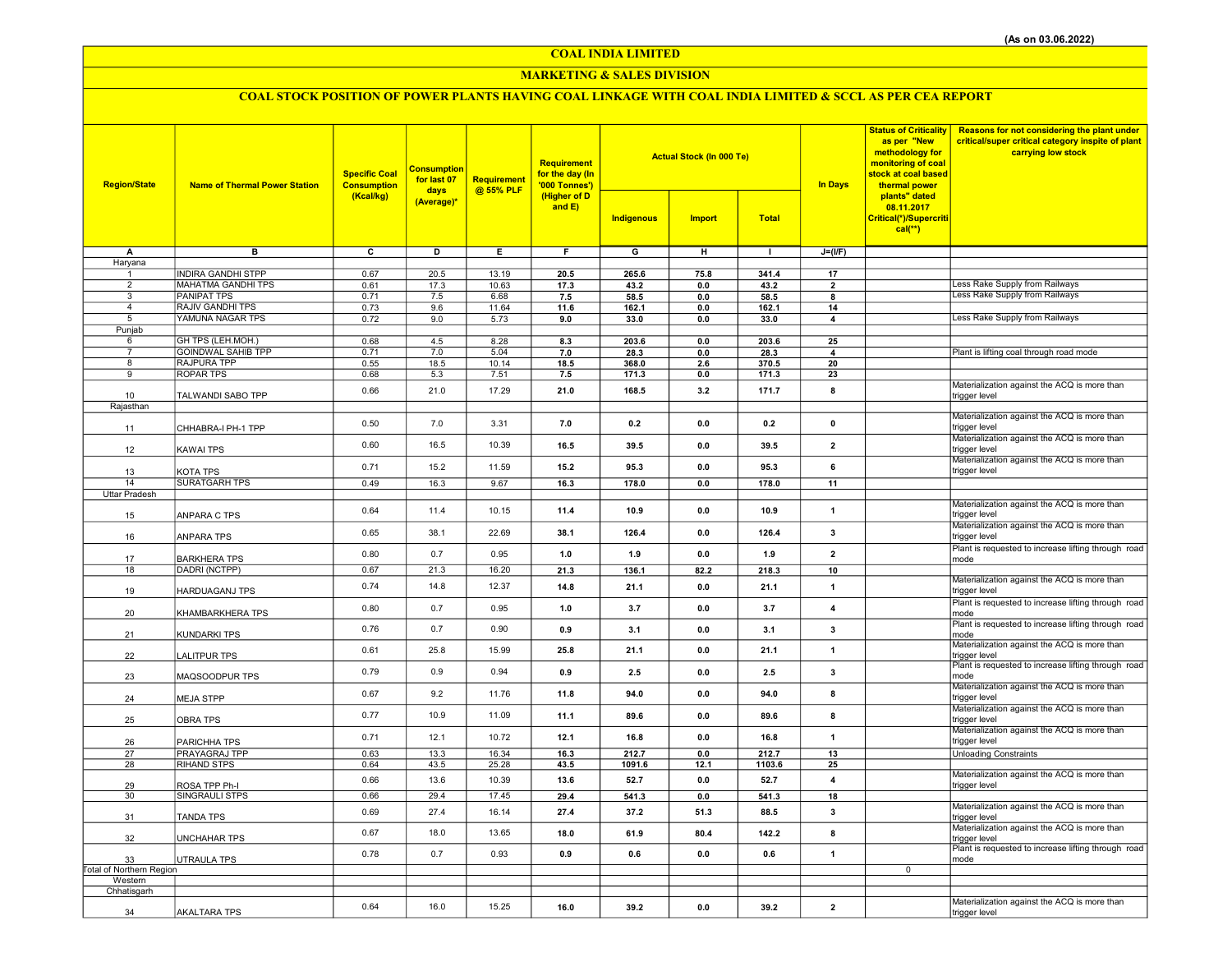### COAL INDIA LIMITED

### MARKETING & SALES DIVISION

## COAL STOCK POSITION OF POWER PLANTS HAVING COAL LINKAGE WITH COAL INDIA LIMITED & SCCL AS PER CEA REPORT

| <b>Region/State</b> | <b>Name of Thermal Power Station</b>         | <b>Specific Coal</b><br><b>Consumption</b> | <b>Consumption</b><br>for last 07 | <b>Requirement</b><br>@ 55% PLF | <b>Requirement</b><br>for the day (In<br>'000 Tonnes') |                | <b>Actual Stock (In 000 Te)</b> |                | <b>Status of Criticality</b><br>as per "New<br>methodology for<br>monitoring of coal<br>stock at coal based<br><b>In Days</b><br>thermal power | Reasons for not considering the plant under<br>critical/super critical category inspite of plant<br>carrying low stock |                                                                     |
|---------------------|----------------------------------------------|--------------------------------------------|-----------------------------------|---------------------------------|--------------------------------------------------------|----------------|---------------------------------|----------------|------------------------------------------------------------------------------------------------------------------------------------------------|------------------------------------------------------------------------------------------------------------------------|---------------------------------------------------------------------|
|                     |                                              | (Kcal/kg)                                  | days<br>(Average)*                |                                 | (Higher of D<br>and E)                                 | Indigenous     | <b>Import</b>                   | <b>Total</b>   |                                                                                                                                                | plants" dated<br>08.11.2017<br>Critical(*)/Supercriti<br>$cal$ (**)                                                    |                                                                     |
| A                   | в                                            | ᢎ                                          | D                                 | Е.                              | F                                                      | G              | н                               | $\mathbf{I}$   | $J=(I/F)$                                                                                                                                      |                                                                                                                        |                                                                     |
| 35                  | <b>BALCO TPS</b>                             | 0.71                                       | 3.9                               | 5.60                            | 5.6                                                    | 33.5           | 3.1                             | 36.5           | $\overline{7}$                                                                                                                                 |                                                                                                                        | Plant under maintenance                                             |
| 36                  | <b>BANDAKHAR TPP</b>                         | 0.71                                       | 4.8                               | 2.81                            | 4.8                                                    | 25.6           | 0.0                             | 25.6           | 5                                                                                                                                              |                                                                                                                        | Materialization against the ACQ is more than<br>trigger level       |
| 37                  | <b>BARADARHA TPS</b>                         | 0.77                                       | 20.0                              | 12.25                           | 20.0                                                   | 97.4           | 0.0                             | 97.4           | 5                                                                                                                                              |                                                                                                                        | Materialization against the ACQ is more than<br>trigger level       |
| 38                  | <b>BHILAI TPS</b>                            | 0.76                                       | 7.5                               | 5.01                            | 7.5                                                    | 125.3          | 5.6                             | 131.0          | 17                                                                                                                                             |                                                                                                                        | Materialization against the ACQ is more than                        |
| 39                  | <b>BINJKOTE TPP</b>                          | 0.75                                       | 0.0                               | 5.95                            | 6.0                                                    | 25.1           | 0.0                             | 25.1           | $\overline{4}$                                                                                                                                 |                                                                                                                        | trigger level                                                       |
| 40<br>41            | <b>DSPM TPS</b><br><b>KORBA STPS</b>         | 0.69<br>0.67                               | 8.1<br>27.8                       | 4.56<br>22.94                   | 8.1<br>27.8                                            | 68.0<br>544.6  | 0.0<br>0.0                      | 68.0<br>544.6  | 8<br>20                                                                                                                                        |                                                                                                                        |                                                                     |
| 42                  | <b>KORBA-WEST TPS</b>                        | 0.78                                       | 16.5                              | 13.79                           | 16.5                                                   | 252.3          | 0.0                             | 252.3          | 15                                                                                                                                             |                                                                                                                        |                                                                     |
| 43                  | <b>LARA TPP</b>                              | 0.66                                       | 26.8                              | 13.92                           | 26.8                                                   | 168.6          | 0.0                             | 168.6          | 6                                                                                                                                              |                                                                                                                        |                                                                     |
| 44                  | NAWAPARA TPP                                 | 0.79                                       | 4.7                               | 6.28                            | 6.3                                                    | 46.2           | 0.0                             | 46.2           | $\overline{7}$                                                                                                                                 |                                                                                                                        | Materialization against the ACQ is more than<br>trigger level       |
| 45                  | PATHADI TPP                                  | 0.65                                       | 7.0                               | 5.18                            | 7.0                                                    | 50.6           | 0.0                             | 50.6           | $\overline{7}$                                                                                                                                 |                                                                                                                        |                                                                     |
| 46                  | SIPAT STPS                                   | 0.68                                       | 34.5                              | 26.62                           | 34.5                                                   | 377.2          | 3.9                             | 381.2          | 11                                                                                                                                             |                                                                                                                        |                                                                     |
| 47                  | <b>TAMNAR TPP</b>                            | 0.84                                       | 27.9                              | 26.52                           | 27.9                                                   | 80.4           | 0.0                             | 80.4           | $\mathbf{3}$                                                                                                                                   |                                                                                                                        | Materialization against the ACQ is more than<br>trigger level       |
| 48                  | <b>UCHPINDA TPP</b>                          | 0.75                                       | 16.4                              | 14.22                           | 16.4                                                   | 46.1           | 0.0                             | 46.1           | 3                                                                                                                                              |                                                                                                                        | Materialization against the ACQ is more than<br>trigger level       |
| Gujarat             |                                              |                                            |                                   |                                 |                                                        |                |                                 |                |                                                                                                                                                |                                                                                                                        |                                                                     |
| 49                  | <b>GANDHI NAGAR TPS</b>                      | 0.69                                       | 7.5                               | 5.71                            | 7.5                                                    | 15.9           | 0.0                             | 15.9           | $\overline{\mathbf{2}}$                                                                                                                        |                                                                                                                        | Materialization against the ACQ is more than<br>rigger level        |
| 50                  | SABARMATI (D-F STATIONS)                     | 0.57                                       | 4.4                               | 2.74                            | 4.4                                                    | 14.0           | 76.5                            | 90.5           | $\overline{7}$                                                                                                                                 |                                                                                                                        | Materialization against the ACQ is more than<br>trigger level       |
| 51                  | <b>UKAI TPS</b>                              | 0.67                                       | 11.9                              | 9.85                            | 11.9                                                   | 45.5           | 0.0                             | 45.5           | $\overline{\mathbf{4}}$                                                                                                                        |                                                                                                                        | Materialization against the ACQ is more than<br>trigger level       |
| 52                  | <b>WANAKBORI TPS</b>                         | 0.67                                       | 24.9                              | 20.22                           | 24.9                                                   | 159.7          | 0.0                             | 159.7          | 6                                                                                                                                              |                                                                                                                        | Materialization against the ACQ is more than<br>trigger level       |
| Madhya Pradesh      |                                              |                                            |                                   |                                 |                                                        |                |                                 |                |                                                                                                                                                |                                                                                                                        |                                                                     |
| 53                  | AMARKANTAK EXT TPS                           | 0.65                                       | 2.8                               | 1.80                            | 2.8                                                    | 33.6           | 0.0                             | 33.6           | 12                                                                                                                                             |                                                                                                                        |                                                                     |
| 54                  | <b>ANUPPUR TPP</b>                           | 0.65                                       | 15.8                              | 10.31                           | 15.8                                                   | 123.9          | 9.5                             | 133.3          | 8                                                                                                                                              |                                                                                                                        |                                                                     |
| 55                  | <b>BINA TPS</b>                              | 0.74                                       | 6.7                               | 4.88                            | 6.7                                                    | 34.2           | 0.0                             | 34.2           | 5                                                                                                                                              |                                                                                                                        | Materialization against the ACQ is more than<br>trigger level       |
| 56<br>57            | <b>GADARWARA TPP</b><br><b>KHARGONE STPP</b> | 0.66<br>0.60                               | 21.3<br>17.4                      | 13.93<br>10.45                  | 21.3                                                   | 59.1           | 46.7                            | 105.8          | 5                                                                                                                                              |                                                                                                                        | Materialization against the ACQ is more than<br>trigger level       |
| 58                  | <b>SANJAY GANDHI TPS</b>                     | 0.82                                       | 11.9                              | 14.57                           | 17.4<br>14.6                                           | 99.2<br>84.5   | 34.8<br>0.0                     | 134.0<br>84.5  | 8<br>6                                                                                                                                         |                                                                                                                        | Non payment of dues                                                 |
| 59                  | <b>SATPURA TPS</b>                           | 0.67                                       | 7.4                               | 11.79                           | 11.8                                                   | 148.1          | 0.0                             | 148.1          | 13                                                                                                                                             |                                                                                                                        |                                                                     |
| 60                  | <b>SEIONI TPP</b>                            | 0.64                                       | 7.2                               | 5.06                            | 7.2                                                    | 47.5           | 0.0                             | 47.5           | $\overline{7}$                                                                                                                                 |                                                                                                                        | Materialization against the ACQ is more than<br>trigger level       |
| 61                  | SHREE SINGAJI TPP                            | 0.71                                       | 28.3                              | 23.50                           | 28.3                                                   | 224.0          | 0.0                             | 224.0          | 8                                                                                                                                              |                                                                                                                        | Non Payment of Dues                                                 |
| 62                  | <b>VINDHYACHAL STPS</b>                      | 0.69                                       | 66.9                              | 43.60                           | 66.9                                                   | 1533.5         | 0.0                             | 1533.5         | 23                                                                                                                                             |                                                                                                                        |                                                                     |
| Maharashtra         |                                              |                                            |                                   |                                 |                                                        |                |                                 |                |                                                                                                                                                |                                                                                                                        |                                                                     |
| 63                  | <b>AMRAVATI TPS</b>                          | 0.62                                       | 13.5                              | 11.07                           | 13.5                                                   | 61.8           | 0.0                             | 61.8           | 5                                                                                                                                              |                                                                                                                        | Materialization against the ACQ is more than<br>trigger level       |
| 64                  | <b>BHUSAWAL TPS</b>                          | 0.72                                       | 16.2                              | 11.44                           | 16.2                                                   | 48.4           | 5.7                             | 54.1           | $\overline{\mathbf{3}}$                                                                                                                        |                                                                                                                        | Non payment of dues                                                 |
| 65                  | <b>BUTIBORI TPP</b>                          | 0.67                                       | 0.0                               | 5.31                            | 5.3                                                    | 59.7           | 0.0                             | 59.7           | 11                                                                                                                                             |                                                                                                                        |                                                                     |
| 66                  | CHANDRAPUR(MAHARASHTRA) STPS                 | 0.78                                       | 40.1                              | 30.17                           | 40.1                                                   | 254.4          | 0.0                             | 254.4          | 6                                                                                                                                              |                                                                                                                        | Non payment of dues                                                 |
| 67                  | DAHANU TPS                                   | 0.62                                       | 6.5                               | 4.09                            | 6.5                                                    | 8.7            | $4.2\,$                         | 12.8           | $\overline{2}$                                                                                                                                 |                                                                                                                        | Materialization against the ACQ is more than<br>trigger level       |
| 68                  | DHARIWAL TPP                                 | 0.67                                       | 8.4                               | 5.34                            | 8.4                                                    | 56.1           | 0.0                             | 56.1           | $\overline{7}$                                                                                                                                 |                                                                                                                        | Materialization against the ACQ is more than<br>trigger level       |
| 69                  | <b>GMR WARORA TPS</b>                        | 0.67<br>0.89                               | 8.9<br>21.1                       | 5.29<br>15.72                   | 8.9<br>21.1                                            | 96.9<br>80.9   | 0.0<br>0.0                      | 96.9<br>80.9   | 11<br>$\overline{4}$                                                                                                                           |                                                                                                                        | Materialization against the ACQ is more than                        |
| 70                  | KHAPARKHEDA TPS                              |                                            |                                   |                                 |                                                        |                |                                 |                |                                                                                                                                                |                                                                                                                        | trigger level                                                       |
| 71                  | <b>KORADI TPS</b>                            | 0.76<br>0.70                               | 31.0<br>31.4                      | 22.08<br>21.29                  | 31.0<br>31.4                                           | 110.8<br>108.8 | 0.0<br>47.1                     | 110.8<br>155.9 | $\overline{4}$<br>5                                                                                                                            |                                                                                                                        | Non payment of dues<br>Materialization against the ACQ is more than |
| 72                  | <b>MAUDA TPS</b>                             |                                            |                                   |                                 |                                                        |                |                                 |                |                                                                                                                                                |                                                                                                                        | trigger level                                                       |
| 73                  | <b>NASIK TPS</b>                             | 0.81                                       | 8.0                               | 6.72                            | 8.0                                                    | 44.4           | 19.8                            | 64.2           | $\overline{\mathbf{8}}$                                                                                                                        |                                                                                                                        | Non payment of dues                                                 |
| 74                  | <b>PARAS TPS</b>                             | 0.74                                       | 7.3                               | 4.90                            | 7.3                                                    | 89.9           | 0.0                             | 89.9           | 12                                                                                                                                             |                                                                                                                        |                                                                     |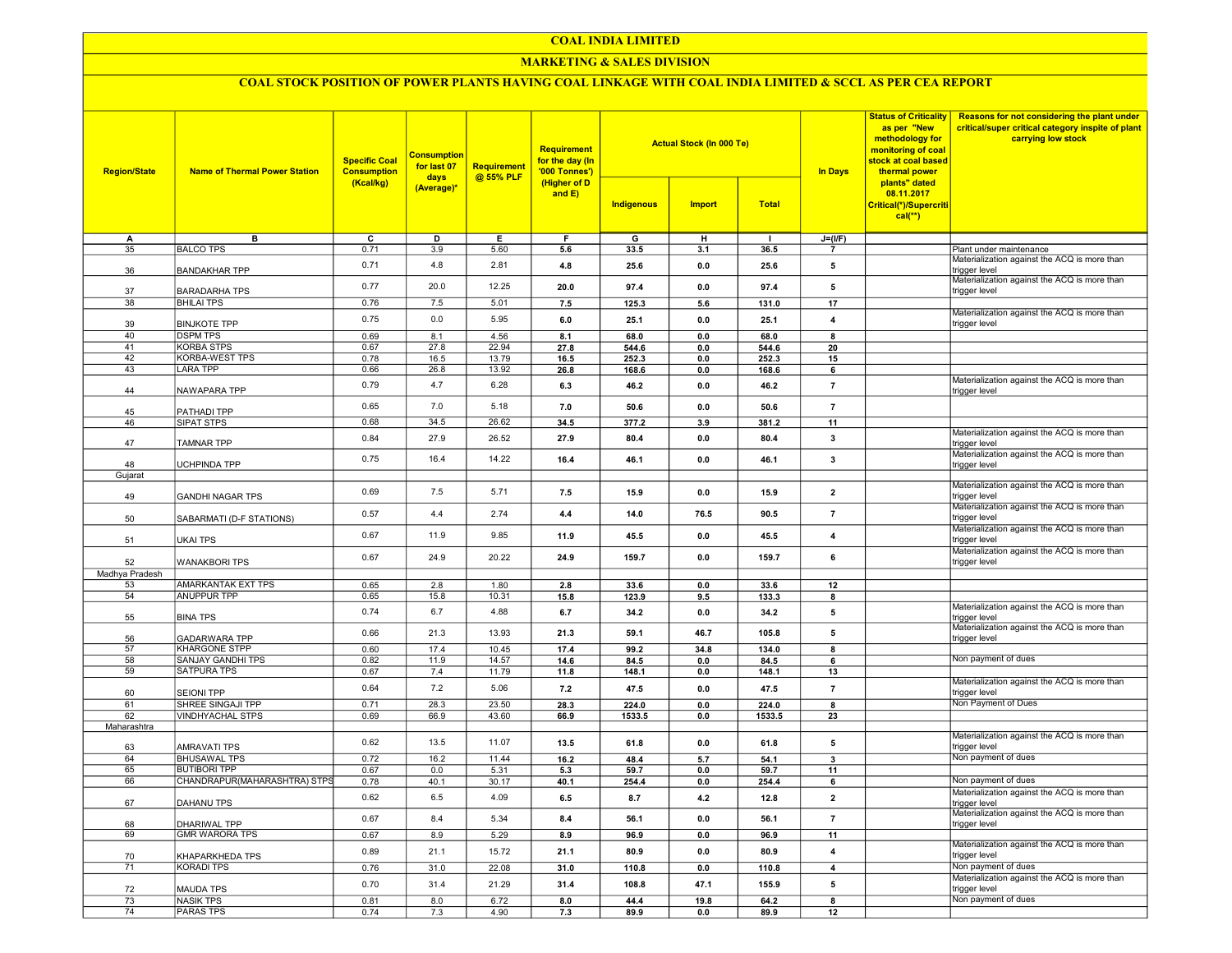## COAL INDIA LIMITED

## **MARKETING & SALES DIVISION**

# COAL STOCK POSITION OF POWER PLANTS HAVING COAL LINKAGE WITH COAL INDIA LIMITED & SCCL AS PER CEA REPORT

| <b>Region/State</b>             | <b>Name of Thermal Power Station</b> | <b>Specific Coal</b><br><b>Consumption</b><br>(Kcal/kg) | <u>Consumption</u><br>for last 07<br>days<br>(Average)* | <b>Requirement</b><br>@ 55% PLF | <b>Requirement</b><br>for the day (In<br>'000 Tonnes')<br>(Higher of D<br>and $E$ ) | Indigenous     | <b>Actual Stock (In 000 Te)</b><br><b>Import</b> | <b>Total</b>   | <b>In Days</b> | <b>Status of Criticality</b><br>as per "New<br>methodology for<br>monitoring of coal<br>stock at coal based<br>thermal power<br>plants" dated<br>08.11.2017<br>Critical(*)/Supercriti | <b>Reasons for not considering the plant under</b><br>critical/super critical category inspite of plant<br>carrying low stock |
|---------------------------------|--------------------------------------|---------------------------------------------------------|---------------------------------------------------------|---------------------------------|-------------------------------------------------------------------------------------|----------------|--------------------------------------------------|----------------|----------------|---------------------------------------------------------------------------------------------------------------------------------------------------------------------------------------|-------------------------------------------------------------------------------------------------------------------------------|
|                                 |                                      |                                                         |                                                         |                                 |                                                                                     |                |                                                  |                |                | $cal$ (**)                                                                                                                                                                            |                                                                                                                               |
|                                 |                                      |                                                         |                                                         |                                 |                                                                                     |                |                                                  |                |                |                                                                                                                                                                                       |                                                                                                                               |
| Α                               | в                                    | c                                                       | D                                                       | Е                               | F.                                                                                  | G              | н                                                | $\mathbf{I}$   | $J=(I/F)$      |                                                                                                                                                                                       |                                                                                                                               |
| 75                              | <b>PARLITPS</b>                      | 0.67                                                    | 9.6                                                     | 6.65                            | 9.6                                                                                 | 97.6           | 0.0                                              | 97.6           | 10             |                                                                                                                                                                                       |                                                                                                                               |
| 76                              | <b>SOLAPUR STPS</b>                  | 0.56                                                    | 9.2                                                     | 9.73                            | 9.7                                                                                 | 130.0          | 26.7                                             | 156.6          | 16             |                                                                                                                                                                                       |                                                                                                                               |
| 77                              | <b>TIRORA TPS</b>                    | 0.66                                                    | 40.1                                                    | 28.73                           | 40.1                                                                                | 187.2          | 0.0                                              | 187.2          | 5              |                                                                                                                                                                                       | Materialization against the ACQ is more than<br>trigger level                                                                 |
| 78                              | WARDHA WARORA TPP                    | 0.66                                                    | 5.8                                                     | 4.71                            | 5.8                                                                                 | 141.1          | 0.0                                              | 141.1          | 24             |                                                                                                                                                                                       |                                                                                                                               |
| Total of Western Region         |                                      |                                                         |                                                         |                                 |                                                                                     |                |                                                  |                |                | 0                                                                                                                                                                                     |                                                                                                                               |
| Southern                        |                                      |                                                         |                                                         |                                 |                                                                                     |                |                                                  |                |                |                                                                                                                                                                                       |                                                                                                                               |
| Andhra Pradesh                  |                                      |                                                         |                                                         |                                 |                                                                                     |                |                                                  |                |                |                                                                                                                                                                                       |                                                                                                                               |
| 79                              | DAMODARAM SANJEEVAIAH TPS            | 0.66                                                    | 0.4                                                     | 13.85                           | 13.8                                                                                | 207.1          | 0.0                                              | 207.1          | 15             |                                                                                                                                                                                       | Materialization against the ACQ is more than                                                                                  |
| 80                              | Dr. N.TATA RAO TPS                   | 0.77                                                    | 25.8                                                    | 17.90                           | 25.8                                                                                | 155.0          | 0.0                                              | 155.0          | 6              |                                                                                                                                                                                       | trigger level<br>Materialization against the ACQ is more than                                                                 |
| 81                              | PAINAMPURAM TPP                      | 0.59                                                    | 13.8                                                    | 10.21                           | 13.8                                                                                | 33.1           | 155.6                                            | 188.8          | 14             |                                                                                                                                                                                       | trigger level                                                                                                                 |
| 82                              | RAYALASEEMA TPS                      | 0.76                                                    | 21.7                                                    | 16.60                           | 21.7                                                                                | 44.6           | 0.0                                              | 44.6           | $\overline{2}$ |                                                                                                                                                                                       | Materialization against the ACQ is more than<br>trigger level                                                                 |
| 83                              | SIMHADRI                             | 0.78                                                    | 23.5                                                    | 20.54                           | 23.5                                                                                | 353.1          | 172.7                                            | 525.8          | 22             |                                                                                                                                                                                       |                                                                                                                               |
|                                 |                                      | 0.53                                                    | 13.9                                                    | 9.26                            | 13.9                                                                                | 3.0            | 266.0                                            | 269.0          | 19             |                                                                                                                                                                                       | Materialization against the ACQ is more than                                                                                  |
| 84<br>85                        | <b>SGPL TPP</b><br><b>VIZAG TPP</b>  | 0.67                                                    | 8.5                                                     | 9.20                            | 9.2                                                                                 | 49.1           | 0.0                                              | 49.1           | $\overline{5}$ |                                                                                                                                                                                       | trigger level<br>Less Supply of rakes from Railways                                                                           |
| Karnataka                       |                                      |                                                         |                                                         |                                 |                                                                                     |                |                                                  |                |                |                                                                                                                                                                                       |                                                                                                                               |
| 86                              | <b>BELLARY TPS</b>                   | 0.63                                                    | 20.5                                                    | 14.23                           | 20.5                                                                                | 122.4          | 0.0                                              | 122.4          | 6              |                                                                                                                                                                                       | Materialization against the ACQ is more than<br>trigger level                                                                 |
| 87                              | <b>KUDGI STPP</b>                    | 0.63                                                    | 14.7                                                    | 19.90                           | 19.9                                                                                | 195.3          | 5.4                                              | 200.7          | 10             |                                                                                                                                                                                       |                                                                                                                               |
|                                 |                                      | 0.66                                                    | 23.2                                                    | 14.98                           |                                                                                     |                |                                                  |                |                |                                                                                                                                                                                       | Materialization against the ACQ is more than                                                                                  |
| 88                              | <b>RAICHUR TPS</b>                   |                                                         |                                                         |                                 | 23.2                                                                                | 25.0           | 0.0                                              | 25.0           | $\overline{1}$ |                                                                                                                                                                                       | trigger level                                                                                                                 |
| 89                              | <b>YERMARUS TPP</b>                  | 0.62                                                    | 14.2                                                    | 13.09                           | 14.2                                                                                | 134.5          | 0.0                                              | 134.5          | $\overline{9}$ |                                                                                                                                                                                       |                                                                                                                               |
| Tamil Nadu                      |                                      |                                                         |                                                         |                                 |                                                                                     |                |                                                  |                |                |                                                                                                                                                                                       |                                                                                                                               |
| 90                              | METTUR TPS                           | 0.81                                                    | 13.9                                                    | 8.98                            | 13.9                                                                                | 120.8          | 0.0                                              | 120.8          | 9              |                                                                                                                                                                                       | Materialization against the ACQ is more than                                                                                  |
| 91                              | <b>METTUR TPS - II</b>               | 0.78                                                    | 7.5                                                     | 6.16                            | 7.5                                                                                 | 55.3           | 0.0                                              | 55.3           | $\overline{7}$ |                                                                                                                                                                                       | trigger level<br>Materialization against the ACQ is more than                                                                 |
| 92                              | NORTH CHENNAI TPS                    | 0.82                                                    | 22.5                                                    | 19.78                           | 22.5                                                                                | 117.2          | 24.8                                             | 141.9          | 6              |                                                                                                                                                                                       | trigger level                                                                                                                 |
| 93                              | <b>TUTICORIN TPS</b>                 | 0.96                                                    | 13.7                                                    | 13.31                           | 13.7                                                                                | 73.7           | 0.0                                              | 73.7           | 5              |                                                                                                                                                                                       | Materialization against the ACQ is more than<br>trigger level                                                                 |
| 94                              | <b>VALLUR TPP</b>                    | 0.72                                                    | 23.7                                                    | 14.26                           | 23.7                                                                                | 126.5          | 64.2                                             | 190.6          | 8              |                                                                                                                                                                                       |                                                                                                                               |
| Telangana                       | <b>BHADRADRI TPP</b>                 | 0.69                                                    | 9.0                                                     | 9.83                            | 9.8                                                                                 | 141.6          | $0.0\,$                                          | 141.6          | 14             |                                                                                                                                                                                       |                                                                                                                               |
| 95<br>96                        | <b>KAKATIYA TPS</b>                  | 0.57                                                    | 7.3                                                     | 8.33                            | 8.3                                                                                 | 205.1          | 0.0                                              | 205.1          | 25             |                                                                                                                                                                                       |                                                                                                                               |
| 97                              | KOTHAGUDEM TPS (NEW)                 | 0.64                                                    | 15.2                                                    | 8.46                            | 15.2                                                                                | 77.1           | 0.0                                              | 77.1           | 5              |                                                                                                                                                                                       |                                                                                                                               |
| 98                              | KOTHAGUDEM TPS (STAGE-7)             | 0.50                                                    | 8.4                                                     | 5.23                            | 8.4                                                                                 | 65.9           | 0.0                                              | 65.9           | 8              |                                                                                                                                                                                       |                                                                                                                               |
| 99                              | RAMAGUNDEM STPS                      | 0.62                                                    | 34.9                                                    | 21.33                           | 34.9                                                                                | 103.3          | 42.5                                             | 145.7          | 4              |                                                                                                                                                                                       |                                                                                                                               |
| 100<br>101                      | RAMAGUNDEM-B TPS<br>SINGARENI TPP    | 0.77                                                    | 0.9<br>14.1                                             | 0.64                            | 0.9                                                                                 | 9.7            | 0.0                                              | 9.7            | 11             |                                                                                                                                                                                       |                                                                                                                               |
| <b>Total of Southern Region</b> |                                      | 0.58                                                    |                                                         | 9.12                            | 14.1                                                                                | 102.3          | 0.0                                              | 102.3          | $\overline{7}$ | 0                                                                                                                                                                                     |                                                                                                                               |
| Eastern                         |                                      |                                                         |                                                         |                                 |                                                                                     |                |                                                  |                |                |                                                                                                                                                                                       |                                                                                                                               |
| Bihar                           |                                      |                                                         |                                                         |                                 |                                                                                     |                |                                                  |                |                |                                                                                                                                                                                       |                                                                                                                               |
| 102                             | <b>BARAUNI TPS</b>                   | 0.63                                                    | 7.8                                                     | 5.90                            | 7.8                                                                                 | 59.0           | 0.0                                              | 59.0           | 8              |                                                                                                                                                                                       |                                                                                                                               |
| 103                             | <b>BARHI</b>                         | 0.67                                                    | 9.6<br>19.2                                             | 5.84                            | 9.6                                                                                 | 72.7           | 0.0                                              | 72.7           | 8              |                                                                                                                                                                                       |                                                                                                                               |
| 104<br>105                      | <b>BARH II</b><br>KAHALGAON TPS      | 0.67<br>0.80                                            | 33.2                                                    | 11.67<br>24.62                  | 19.2<br>33.2                                                                        | 145.5<br>292.5 | 0.0<br>2.4                                       | 145.5<br>294.8 | 8<br>9         |                                                                                                                                                                                       |                                                                                                                               |
|                                 |                                      |                                                         |                                                         |                                 |                                                                                     |                |                                                  |                |                |                                                                                                                                                                                       | Materialization against the ACQ is more than                                                                                  |
| 106<br>107                      | MUZAFFARPUR TPS<br>NABINAGAR STPP    | 0.77                                                    | 6.2                                                     | 3.95                            | 6.2                                                                                 | 26.2           | 0.0                                              | 26.2           | 4              |                                                                                                                                                                                       | trigger level                                                                                                                 |
|                                 |                                      | 0.58                                                    | 23.1                                                    | 15.21                           | 23.1                                                                                | 88.2           | 33.3                                             | 121.6          | 5              |                                                                                                                                                                                       | Materialization against the ACQ is more than                                                                                  |
| 108                             | NABINAGAR TPP                        | 0.69                                                    | 15.5                                                    | 9.06                            | 15.5                                                                                | 79.3           | 0.0                                              | 79.3           | 5              |                                                                                                                                                                                       | trigger level                                                                                                                 |
| Jharkhand<br>109                | BOKARO TPS 'A' EXP                   | 0.57                                                    | 6.3                                                     | 3.78                            | 6.3                                                                                 | 106.8          | 0.0                                              | 106.8          | 17             |                                                                                                                                                                                       |                                                                                                                               |
| 110                             | CHANDRAPURA(DVC) TPS                 | 0.61                                                    | 2.6                                                     | 4.06                            | 4.1                                                                                 | 156.5          | 32.9                                             | 189.4          | 47             |                                                                                                                                                                                       |                                                                                                                               |
| 111                             | <b>JOJOBERA TPS</b>                  | 0.69                                                    | 4.1                                                     | 2.18                            | 4.1                                                                                 | 51.0           | 0.0                                              | 51.0           | 12             |                                                                                                                                                                                       |                                                                                                                               |
| 112                             | KODARMA TPP                          | 0.62                                                    | 13.3                                                    | 8.23                            | 13.3                                                                                | 65.7           | 33.4                                             | 99.2           | $\overline{7}$ |                                                                                                                                                                                       |                                                                                                                               |
| 113                             | MAHADEV PRASAD STPP                  | 0.70                                                    | 7.6                                                     | 5.01                            | 7.6                                                                                 | 47.9           | 0.0                                              | 47.9           | 6              |                                                                                                                                                                                       | Materialization against the ACQ is more than<br>trigger level                                                                 |
| 114                             | <b>MAITHON RB TPP</b>                | 0.64                                                    | 13.4                                                    | 8.89                            | 13.4                                                                                | 244.6          | 0.0                                              | 244.6          | 18             |                                                                                                                                                                                       |                                                                                                                               |